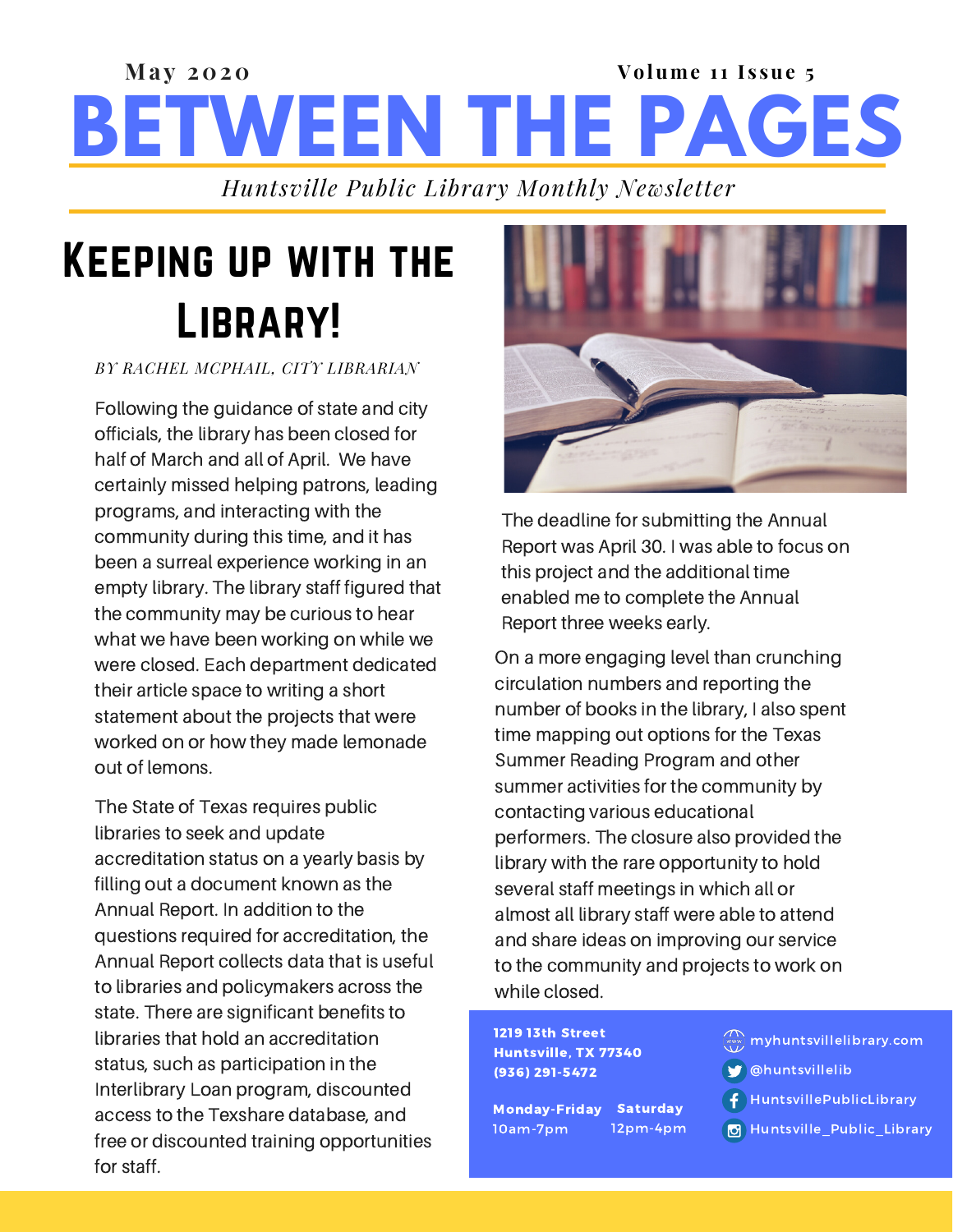# BEHIND LOCKED DOORS

*BY M ARY K O K O T, A D ULT L IBRARY SERVICES*

Despite the library closing its doors to the public since March 17, staff reported to work each day and carried on as normally as possible. After adjusting to the weirdness of no patrons coming in and out during the day, we washed our hands and got down to business. Several major projects were undertaken while the library was closed due to Covid-19 restrictions.

- Shelf-shifting (Young adult graphic novels changed places with the adult books on CD).
- Shelf-reading (all sections) which means putting all books in order.
- "Last Chance" bookshelf was created in the adult area.
- Newspapers and magazines relocated on shelf behind "Last Chance" books.

One service that had to be put on hold was interlibrary loans. Since most libraries in Texas were closed per Governor Abbott's order to minimize social gatherings and avoid in-person contact with people outside their homes unless taking part in essential activities, the courier service used by Huntsville Public Library also suspended service. No fees or penalties will be incurred by patrons as a result of returning books late.



The library was also given a thorough cleaning and employees helped by daily wiping down surfaces with a diluted Clorox solution. Staff was diligent in their use of soap and water along with bottles of hand sanitizer. Even the returned books went through their own quarantine of sorts - three days of isolation in the Board Room before being put back on the shelves.

Library staff hopes the small but important changes made will make it easier to find what you're looking for and improve your overall library experience.

The library has a system of assigning new books a number according to the month it gets catalogued and placed on the "New" bookshelf (1=January; 2=February; 3=March, etc.). "Last Chance" books refer to our older new books that are to go into the stacks.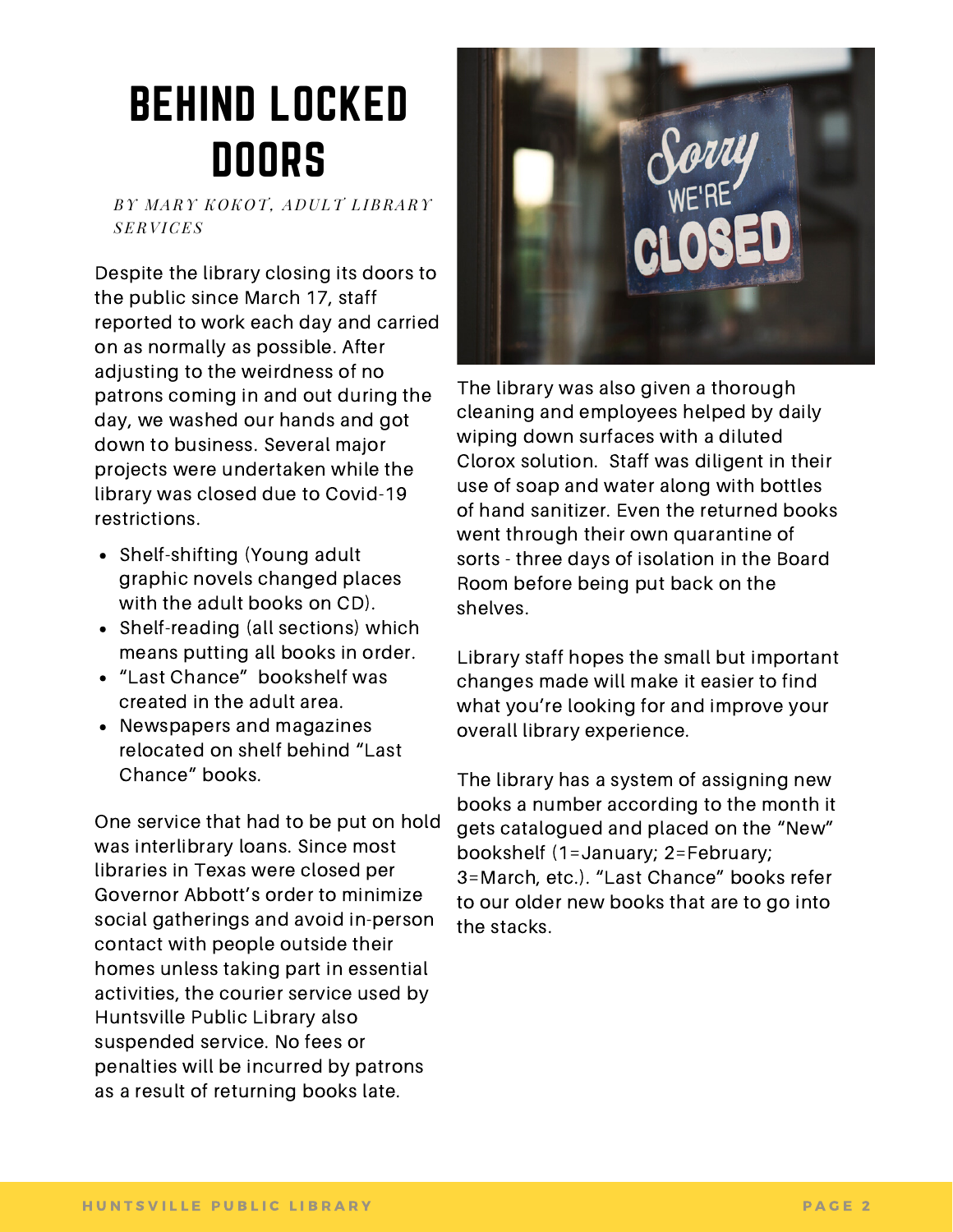### **Ideas to occupy your time at HOME**

#### HERE ARE SOME GOOD IDEAS TO BREAK THE MONOTONY AND OCCUPY YOUR TIME.

Tackle your "To Be Read" pile (books that you have been meaning to read). You can download books for free with your library card using [Libby](https://www.overdrive.com/apps/libby/) or [OverDrive.](https://www.overdrive.com/account/sign-in?returnUrl=%2F)

Learn a new language using the library's free access to [Pronunciator.](http://learning.pronunciator.com/getstarted.php?library_id=)

Enjoy live streaming of symphony performances courtesy of the [Metropolitan](https://www.metopera.org/) Opera and other organizations.

Watch recordings of **Broadway** [productions](https://www.classicfm.com/composers/lloyd-webber/musicals-stream-free-coronavirus-theatre-closures/).

Try a digital learning hub from Scholastic for elementary through high school students.

Learn to [code](https://scratch.mit.edu/) with your kids.

Take [drawing](https://www.kennedy-center.org/education/mo-willems/) lessons from popular authors such as Mo Willems & Dave [Pilkey](https://kids.scholastic.com/kids/books/dav-pilkey-at-home/).

Explore the galaxy with [NASA](https://www.jpl.nasa.gov/edu/teachable-moments/)!

Audit a [college](https://www.businessinsider.com/free-online-courses-from-best-colleges) course from a university such as Harvard, Princeton, and Yale (no college credit--just learning)



pronunciator 3



holastic Learn at Home